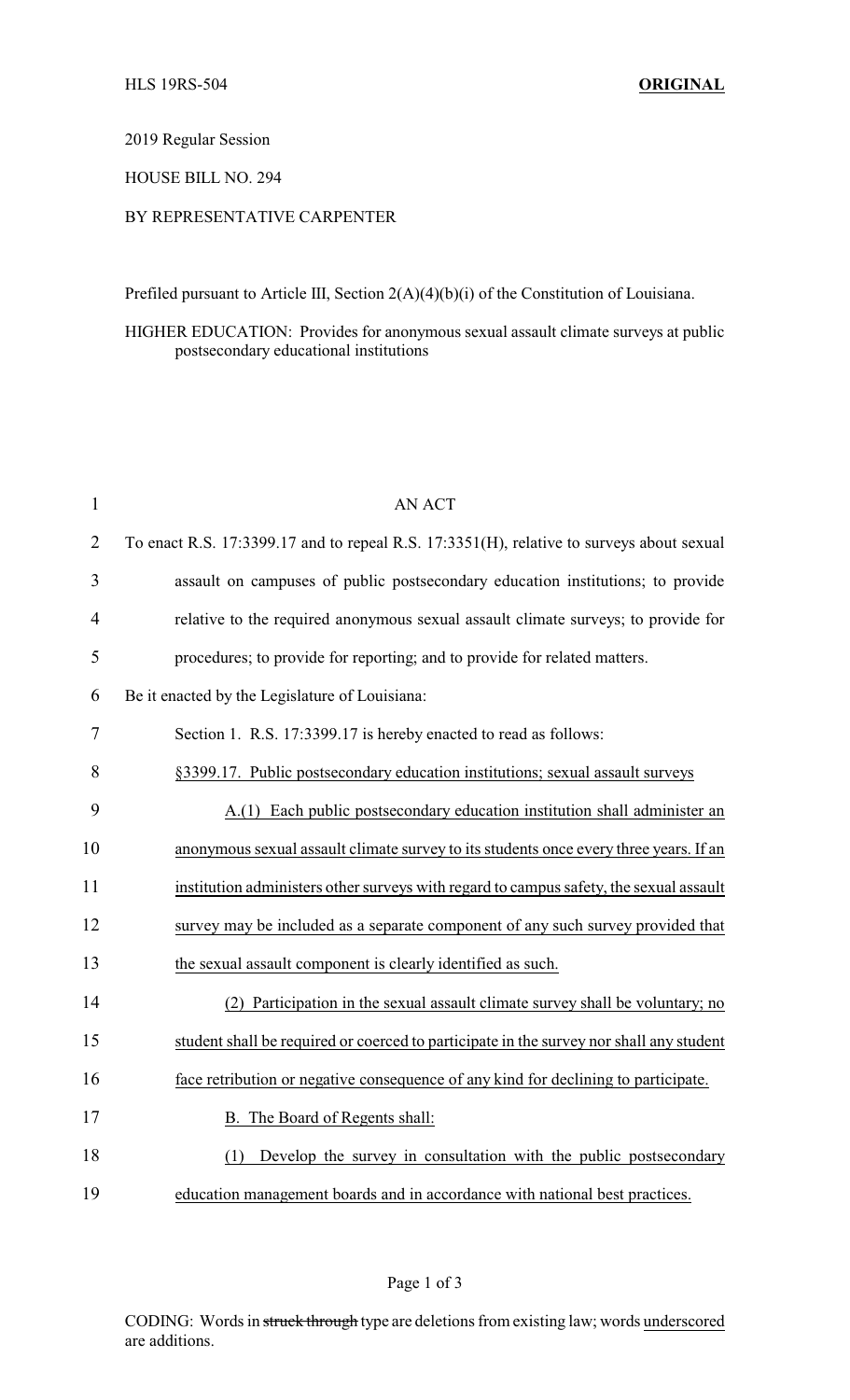| $\mathbf{1}$   | Work with the management boards in researching and selecting an<br>(2)                        |
|----------------|-----------------------------------------------------------------------------------------------|
| $\overline{2}$ | agency or vendor to assist in the development of the survey.                                  |
| 3              | (3) Submit a written report on survey results to the House Committee on                       |
| $\overline{4}$ | Education, Senate Committee on Education, and the governor not later than                     |
| 5              | September first following administration of the survey. The report shall summarize            |
| 6              | results from each public postsecondary education institution and the state as a whole.        |
| 7              | (4) Publish the survey results on the board's website and in any other location               |
| 8              | or venue the board deems necessary or appropriate.                                            |
| 9              | C. Each public postsecondary institution shall:                                               |
| 10             | (1) Administer a survey during the 2022-2023 academic year and every third                    |
| 11             | year thereafter.                                                                              |
| 12             | (2) Report survey results to the Board of Regents.                                            |
| 13             | Section 2. R.S. 17:3351(H) is hereby repealed in its entirety.                                |
| 14             | Section 3. This Act shall become effective upon signature by the governor or, if not          |
| 15             | signed by the governor, upon expiration of the time for bills to become law without signature |
| 16             | by the governor, as provided by Article III, Section 18 of the Constitution of Louisiana. If  |
| 17             | vetoed by the governor and subsequently approved by the legislature, this Act shall become    |
| 18             | effective on the day following such approval.                                                 |

# DIGEST

The digest printed below was prepared by House Legislative Services. It constitutes no part of the legislative instrument. The keyword, one-liner, abstract, and digest do not constitute part of the law or proof or indicia of legislative intent. [R.S. 1:13(B) and 24:177(E)]

| HB 294 Original | 2019 Regular Session | Carpenter |
|-----------------|----------------------|-----------|
|                 |                      |           |

**Abstract:** Provides relative to sexual assault climate surveys on college campuses.

Present law requires that, when funding is made available, each public postsecondary education institution shall administer an annual, anonymous sexual assault climate survey to its students. Proposed law retains present law except removes the stipulation that administration of the survey is subject to funding and changes frequency of administration of the survey from annual to triennial. Proposed law allows for inclusion of sexual assault climate survey as separate and clearly identified component of broader campus safety surveys.

Present law requires the Bd. of Regents, in consultation with the public postsecondary education management boards, to establish procedures for the administration of the survey. Authorizes use of the Center on Violence Against Women and Children at the Rutgers

#### Page 2 of 3